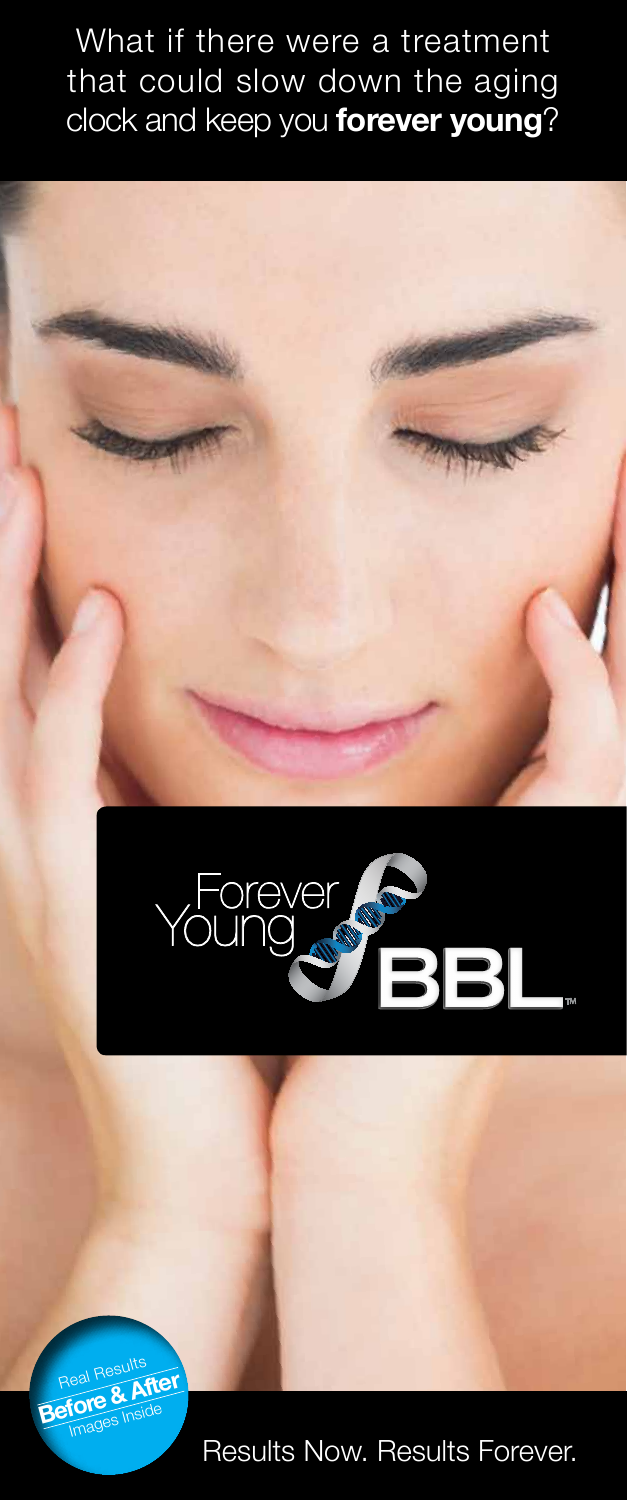## Results Forever

Look as young as you feel! Physicians determined patients treated with Forever Young BBL over the past nine years:

- Appeared not to have aged over the nine years.
- Looked ten years younger than their actual age.

#### **Age 43, pre-Forever Young BBL age 55, Post-Forever Young BBL**



#### **Age 38, pre-Forever Young BBL age 49, post-Forever Young BBL age 61, pre-Forever Young BBL AGE 71, post-Forever Young BBL**







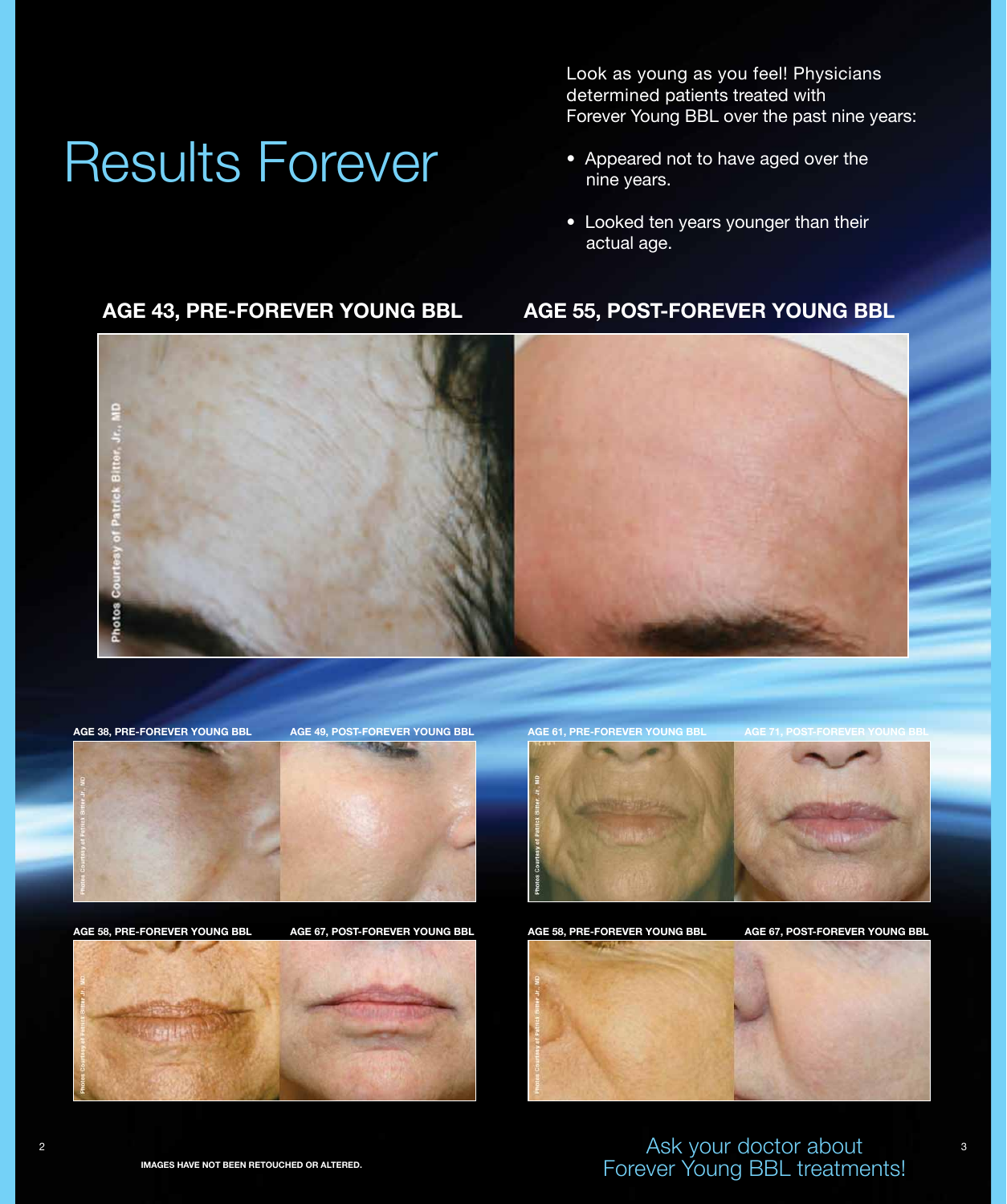# Results Now

You will see immediate results for multiple conditions:

- Pigmented lesions, such as freckles and age spots
- Vascular lesions, such as red blemishes including spider veins and rosacea
- Hair Removal
- Skin Texture
- Acne



**2 Weeks After 2 Forever Young BBL Treatments**



**9 Months After 3 Forever Young BBL Treatments**



**2 Months After 1 Forever Young BBL Treatment 2 Weeks After 2 Forever Young BBL Treatments**



**3 Weeks After 1 Forever Young BBL Treatment**



**2 Months After 2 Forever Young BBL Treatments 8 Months After 1 Forever Young BBL Treatment** 2 Months After 2 Forever Young BBL Treatments<br>2 Months After 1 Forever Young BBL Treatments<br>5





**2 Weeks After 5 Forever Young BBL Treatments**

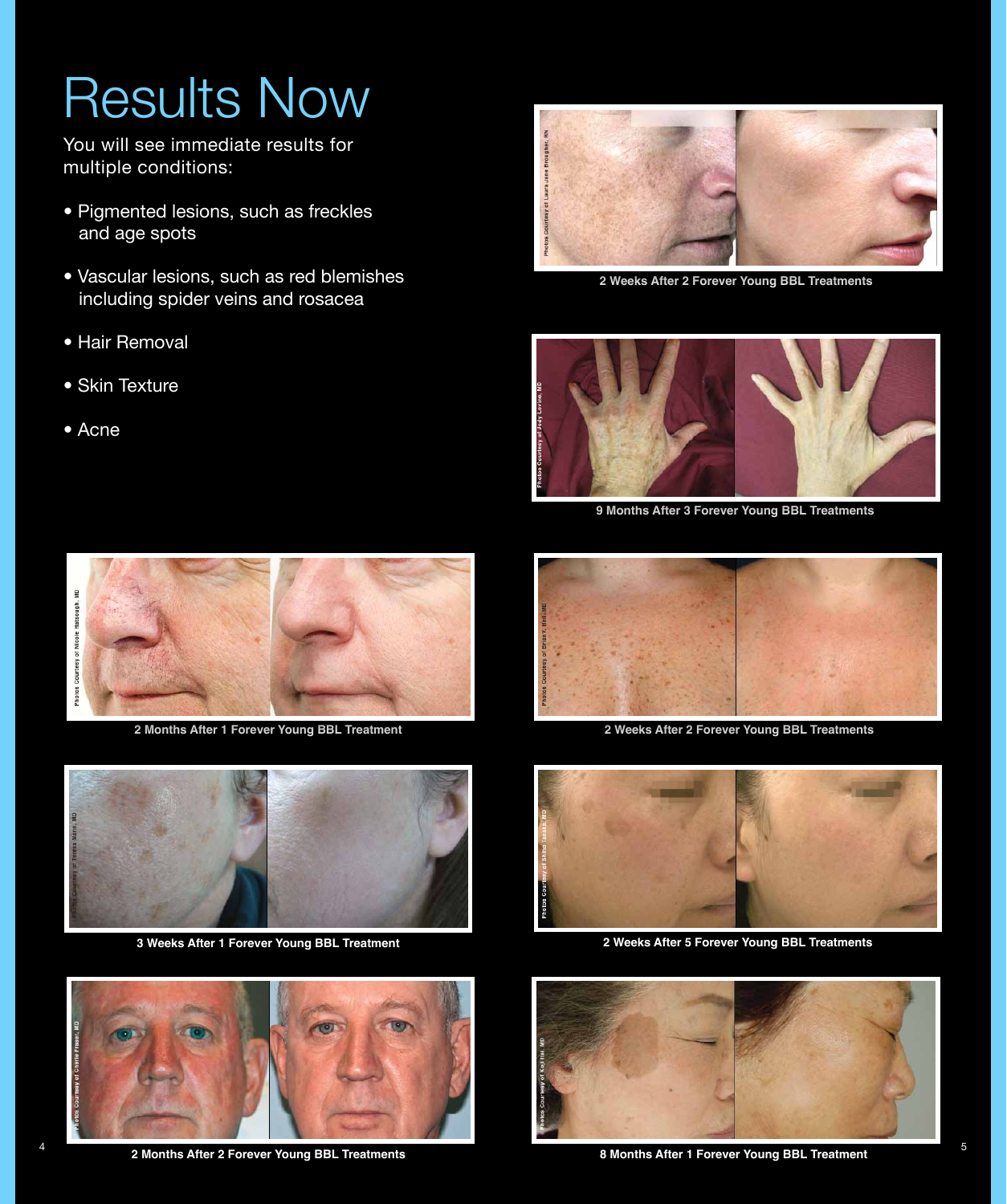

### **Frequently** Asked Questions

#### **What is Forever Young BBL?**

Forever Young BBL is an innovative technology that uniquely delivers light therapy targeting the signs of aging and sun damage and effectively provides a more refreshed, rejuvenated and youthful appearance.

#### **What type of skin conditions can be treated?**

Forever Young BBL treats a wide variety of conditions. For skin rejuvenation, Forever Young BBL removes age spots, freckles, redness, small vessels and more. Forever Young BBL can also be used to reduce unwanted hair and control active acne.

#### **What areas of the body can be treated?**

All areas of the body can be treated.

#### **What will happen during the procedure?**

A cool gel is first applied to the treatment area. Then, a chilled applicator is placed on the skin to deliver the light therapy.

#### **Are Forever Young BBL treatments uncomfortable?**

No, however, in more sensitive areas being treated you may experience some discomfort with Forever Young BBL. Your doctor may use topical anesthetic. Discuss this with your doctor prior to treatment.

#### **How many treatments will I need?**

Every patient is different. Your doctor will advise you on a treatment plan to achieve your desired result.

#### **When should I expect results?**

Every patient and condition is different. Talk to your doctor regarding the results you can expect.

#### **Is there downtime associated with Forever Young BBL?**

In most cases you can apply makeup immediately so there is virtually no downtime.

#### **What aftercare do I need?**

You may be sensitive to sunlight and should apply sun screen and other skin care products as directed by your doctor. It is important to follow your doctor's instruction after your Forever Young BBL treatment.

**Talk to your doctor about scheduling your personal Forever Young BBL treatments. Regular restorative maintenance treatments are recommended for long term improvements to enjoy a more youthful appearance.**